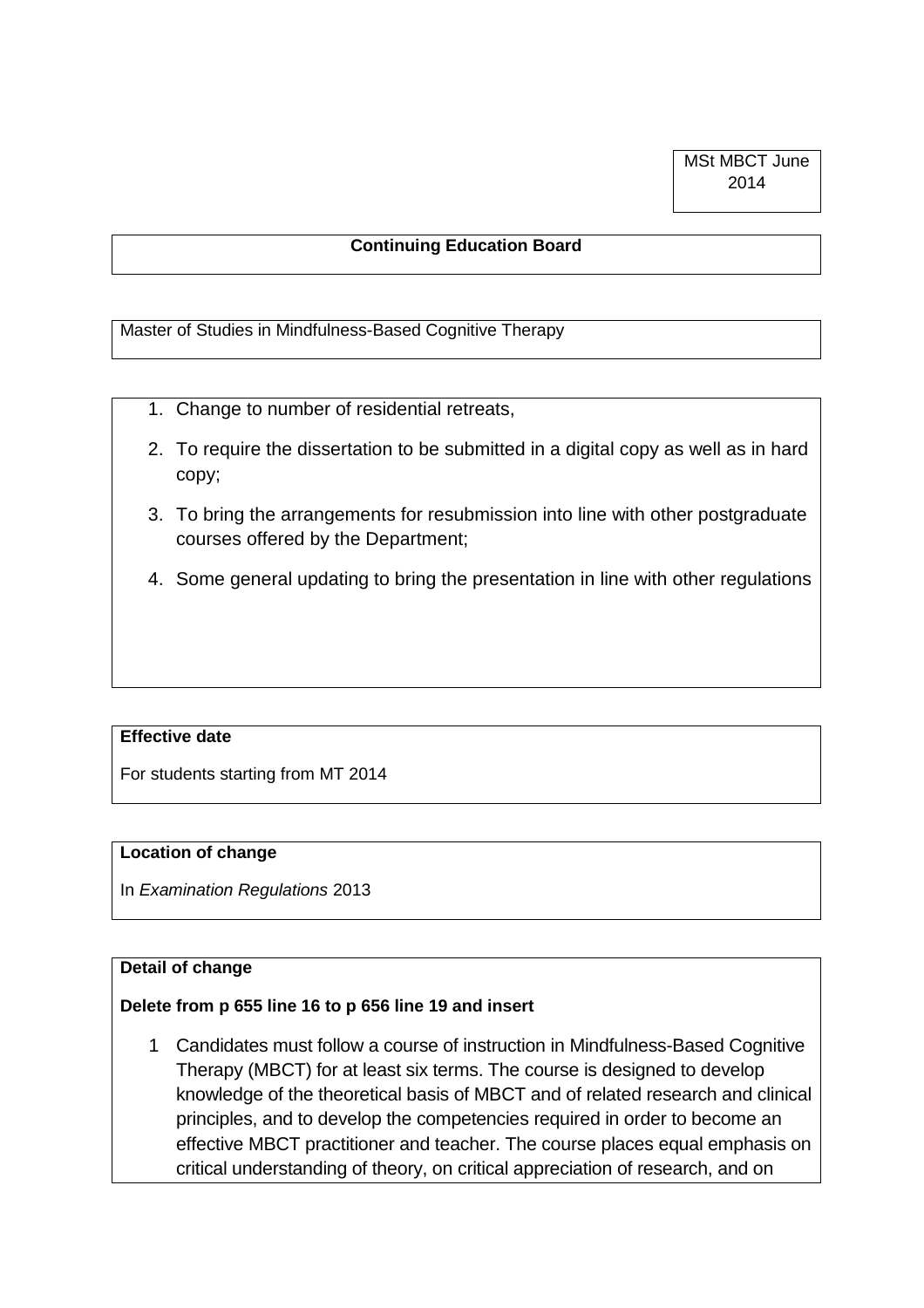candidates' capacity to demonstrate these through evidence of knowledge, understanding and the ability to apply these in practice. The course is available on a part-time basis only.

- 2 Candidates may be permitted under certain circumstances to suspend status for a maximum of six terms.
- 3 Every candidate will be required to satisfy the examiners in the following:

a) Attendance at the teaching days, spread across two years, and including three residential training retreats;

- b) Written assignments as follows:
	- i. two essays, each of not more than 4000 words, demonstrating the capacity critically to appraise theory, research and clinical literature relevant to MBCT (Year I)
	- ii. one written reflective analysis of not more than 4,000 words of personal meditation practice, relating experience to theory, research and clinical principles. (Year I)
	- iii. one written assignment, of no more than 4,000 words, describing the development, delivery and evaluation of a programme of MBCT teaching suitable for the student's client group, submitted with instructional materials as specified in the handbook.

c) Digital recordings of all MBCT classes, taught by the student in association with 4b)iii, to be examined for adherence to protocol and competence as an instructor (Year II);

d) A dissertation of not more than 10,000 words on a topic selected by the student, related to the theory and practice of MBCT (Year II);

The written assignments under 3b) and the recordings of the MBCT classes under 3c) shall be forwarded to the examiners for consideration by such date as the examiners shall determine and shall notify candidates. Two hard copies and a digital copy of the dissertation under 3d) shall be delivered to the examiners for the M.St. in Mindfulness-Based Cognitive Therapy c/o Examination Schools, High Street Oxford OX1 4BG no later than noon on 31 July in the final year of the course, or the immediately preceding Friday if that date falls on a weekend.

- 4 Candidates may be required to attend a viva voce examination at the end of the course of study.
- 5 Candidates who fail to satisfy the examiners in any of the assignments, including the written assignments under 3b) and 3d) and the recorded performances under 3c), may be permitted to resubmit work in the part or parts of the examination which they have failed on one further occasion only which shall normally be within one year of the original failure.